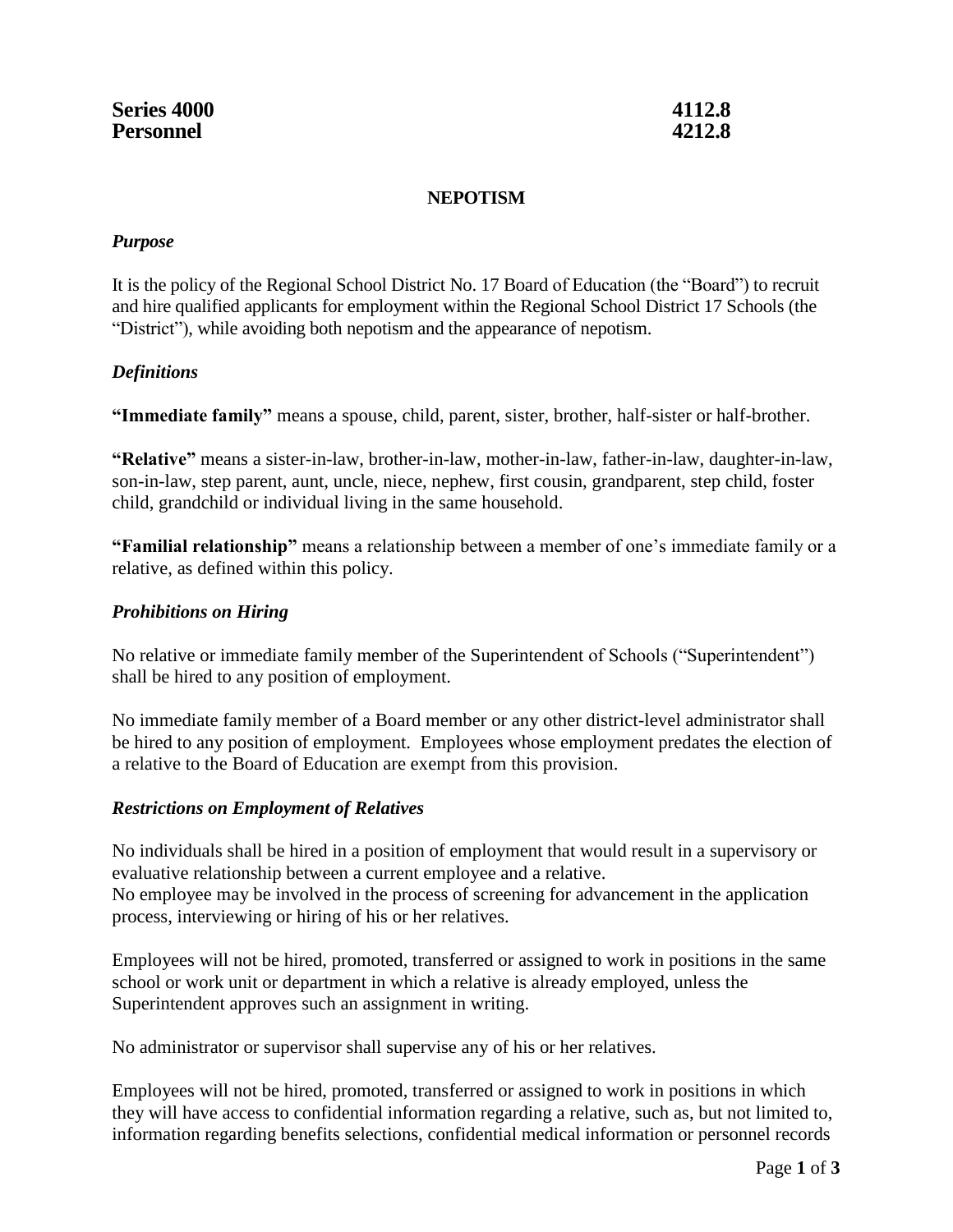that are not subject to public disclosure.

No individuals shall be hired in a position of employment that would result in a supervisory or evaluative relationship between a current employee and a relative.

## *Restrictions on Employment of Immediate Family Members*

No employee may be involved in the process of screening for advancement in the application process, interviewing or hiring of an immediate family member.

Employees will not be hired, promoted, transferred or assigned to work in positions in the same school or work unit or department in which an immediate family member is already employed, unless the Superintendent approves such an assignment in writing.

No person who is a member of the immediate family of a building administrator or department supervisor may be nominated for or transferred or otherwise assigned to any position within that administrator's building or supervisor's department. No administrator or supervisor shall supervise any member of his or her immediate family.

Employees will not be hired, promoted, transferred or assigned to work in positions in which they will have access to confidential information regarding an immediate family member, such as, but not limited to, information regarding benefits selections, confidential medical information or personnel records that are not subject to public disclosure.

#### *Disclosure Requirements*

A Board member or administrator who has an existing familial relationship with an employee, as defined above, or who has had a change in circumstances which creates a familial relationship with any employee of the District, shall declare such relationship to the Superintendent or Chair of the Board immediately.

If a change in circumstances creates a familial relationship between an employee and his or her supervisor, the Board, through its Superintendent, reserves the right to seek a transfer of any employee in order to resolve any concerns about the operations of the district with respect to nepotism or the appearance of nepotism. The Superintendent may also provide for the evaluation and/or supervision of the employee outside of the typical chain of command in order to resolve any concerns about nepotism or the appearance of nepotism.

A Board member or administrator who knows that his or her relative or immediate family member has applied for a position with the District shall declare such relationship to the Superintendent or the Chair of the Board as soon practicable.

In addition to the requirements set forth above regarding familial relationships, if a romantic relationship develops between an employee and (1) an administrator who has a supervisory or evaluative relationship with the employee, or (2) a member of the Board, the affected administrator or member of the Board shall declare such relationship to the Superintendent.

## *Recusal*

A member of the Board should not vote on any action of the Board that will directly affect a